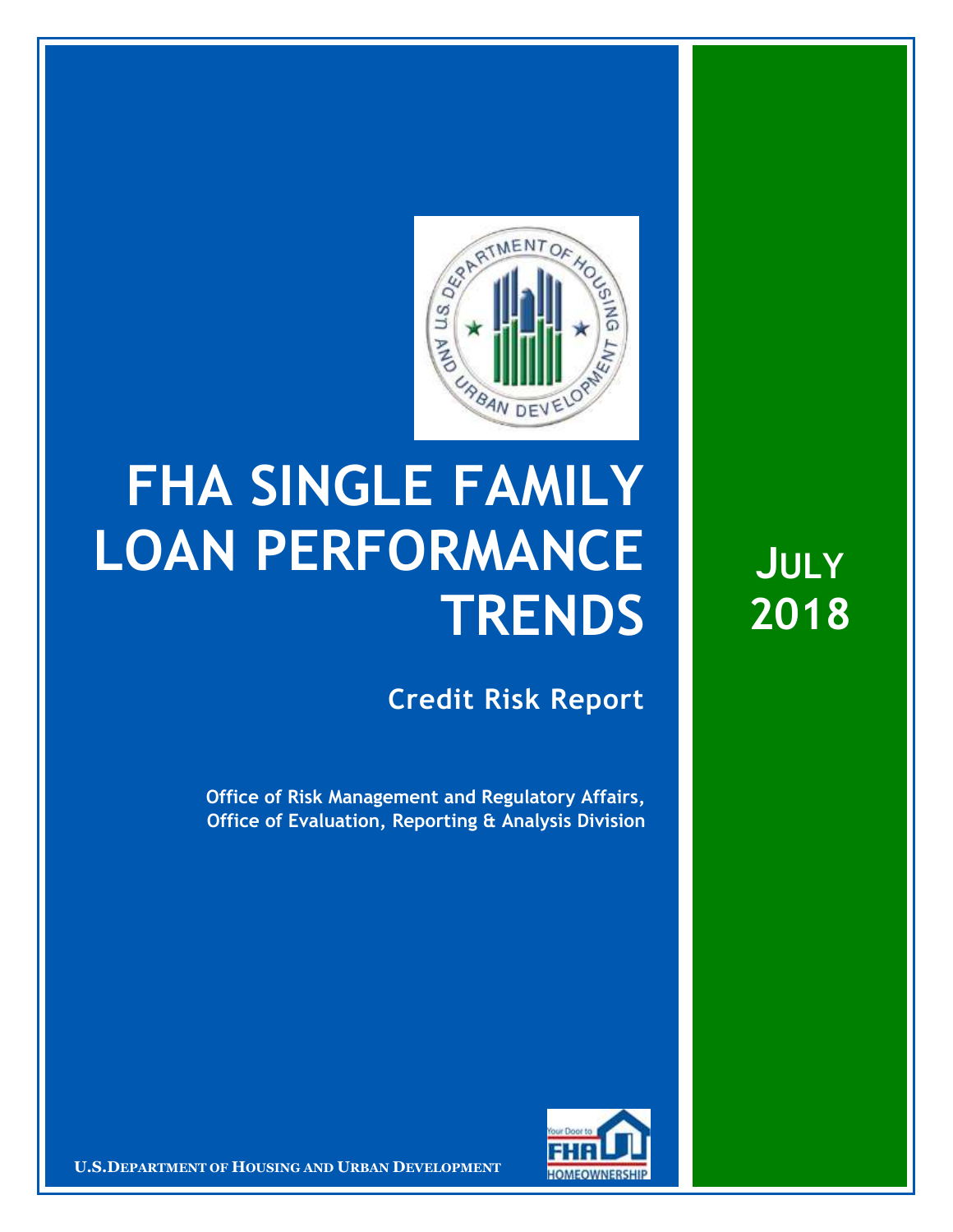## Table of Contents

## Table of Figures

Due to late reporting by a large servicer, the delinquency rates for July 2018 are likely understated. We expect delinquency reporting for August 2018 to more accurately reflect the status of the portfolio.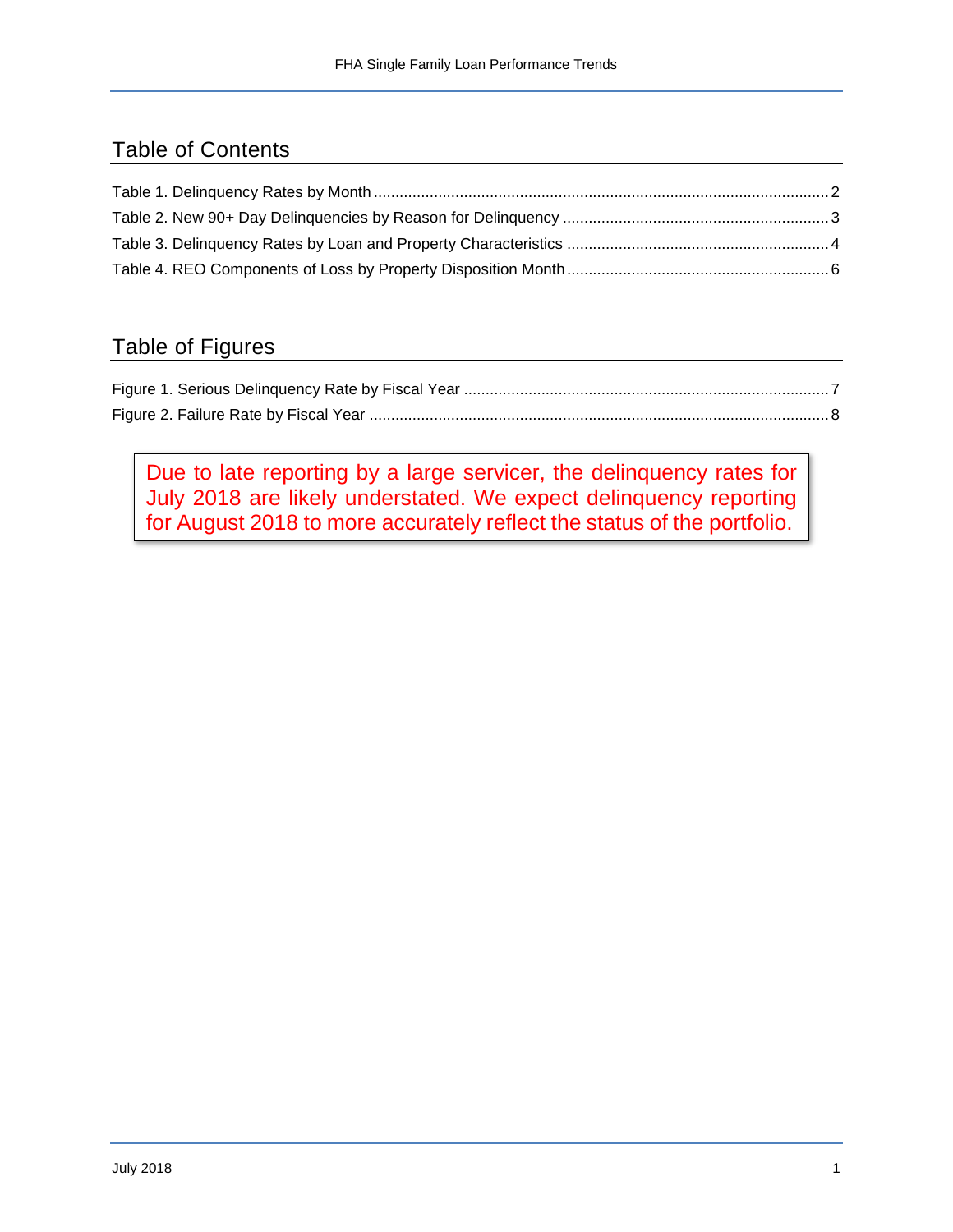<span id="page-2-0"></span>

|          | Active<br>Insurance in |        | Delinquency Rates <sup>a</sup> (%) |                                | Exceptions <sup>b</sup> (%) | Serious    |                       |
|----------|------------------------|--------|------------------------------------|--------------------------------|-----------------------------|------------|-----------------------|
|          | Force                  |        |                                    |                                | In.                         | In.        | Delinquency           |
| Month    | (EOM)                  | 30-day | 60-day                             | 90-day                         | Foreclosure                 | Bankruptcy | Rate <sup>c</sup> (%) |
|          |                        |        |                                    | <b>Non-Seasonally Adjusted</b> |                             |            |                       |
| Jul 2017 | 7,962,527              | 4.51   | 1.44                               | 2.08                           | 1.30                        | 0.82       | 4.20                  |
| Aug      | 7,973,604              | 4.64   | 1.52                               | 2.13                           | 1.30                        | 0.81       | 4.24                  |
| Sep      | 7,982,070              | 5.77   | 1.70                               | 2.36                           | 1.19                        | 0.77       | 4.32                  |
| Oct      | 7,986,663              | 5.53   | 2.11                               | 2.46                           | 1.18                        | 0.78       | 4.42                  |
| Nov      | 7,988,634              | 5.22   | 2.22                               | 2.88                           | 1.16                        | 0.79       | 4.83                  |
| Dec      | 7,989,699              | 5.57   | 1.96                               | 3.23                           | 1.17                        | 0.79       | 5.19                  |
| Jan 2018 | 8,005,645              | 4.96   | 1.81                               | 3.24                           | 1.14                        | 0.80       | 5.18                  |
| Feb      | 8,007,772              | 4.84   | 1.66                               | 3.09                           | 1.16                        | 0.81       | 5.06                  |
| Mar      | 8,007,182              | 4.16   | 1.40                               | 2.68                           | 1.15                        | 0.84       | 4.66                  |
| Apr      | 8,012,065              | 4.26   | 1.37                               | 2.56                           | 1.13                        | 0.85       | 4.54                  |
| May      | 8,015,714              | 4.27   | 1.37                               | 2.40                           | 1.11                        | 0.83       | 4.35                  |
| Jun      | 8,024,523              | 4.87   | 1.47                               | 2.35                           | 1.09                        | 0.84       | 4.28                  |
| Juld     | 8,031,487              | 4.59   | 1.48                               | 2.22                           | 1.02                        | 0.83       | 4.08                  |
|          |                        |        |                                    | <b>Seasonally Adjusted</b>     |                             |            |                       |
| Jul 2017 | 7,962,527              | 4.50   | 1.45                               | 2.19                           | 1.30                        | 0.82       | 4.31                  |
| Aug      | 7,973,604              | 4.48   | 1.48                               | 2.18                           | 1.31                        | 0.81       | 4.31                  |
| Sep      | 7,982,070              | 5.56   | 1.61                               | 2.36                           | 1.21                        | 0.77       | 4.34                  |
| Oct      | 7,986,663              | 5.37   | 1.98                               | 2.44                           | 1.20                        | 0.77       | 4.41                  |
| Nov      | 7,988,634              | 4.76   | 2.00                               | 2.76                           | 1.17                        | 0.78       | 4.71                  |
| Dec      | 7,989,699              | 5.06   | 1.71                               | 3.03                           | 1.16                        | 0.79       | 4.98                  |
| Jan 2018 | 8,005,645              | 4.75   | 1.64                               | 3.02                           | 1.13                        | 0.80       | 4.95                  |
| Feb      | 8,007,772              | 5.00   | 1.69                               | 3.00                           | 1.13                        | 0.81       | 4.95                  |
| Mar      | 8,007,182              | 4.82   | 1.62                               | 2.76                           | 1.12                        | 0.85       | 4.73                  |
| Apr      | 8,012,065              | 4.63   | 1.57                               | 2.67                           | 1.12                        | 0.85       | 4.65                  |
| May      | 8,015,714              | 4.44   | 1.50                               | 2.48                           | 1.13                        | 0.84       | 4.45                  |
| Jun      | 8,024,523              | 4.88   | 1.53                               | 2.44                           | 1.09                        | 0.83       | 4.36                  |
| Juld     | 8,031,487              | 4.70   | 1.51                               | 2.37                           | 1.03                        | 0.83       | 4.24                  |

|  | <b>Table 1. Delinquency Rates by Month</b> |  |  |
|--|--------------------------------------------|--|--|
|--|--------------------------------------------|--|--|

EOM = end of month.

a The 90-day category includes all loans that are at least 3 months delinquent excluding those loans in foreclosure or bankruptcy processing. Included in the delinquency counts are loans under active consideration for loss mitigation foreclosure avoidance.

**bExceptions are counted separately from delinquencies, regardless of the length of the delinquency period.** 

<sup>c</sup> Serious delinquency rates are the sum of 90-day delinquencies plus in-foreclosures and in-bankruptcies.

<sup>d</sup> Due to late reporting by a large servicer, the delinquency rates for July 2018 are likely understated. We expect delinquency reporting for August 2018 to more accurately reflect the status of the portfolio.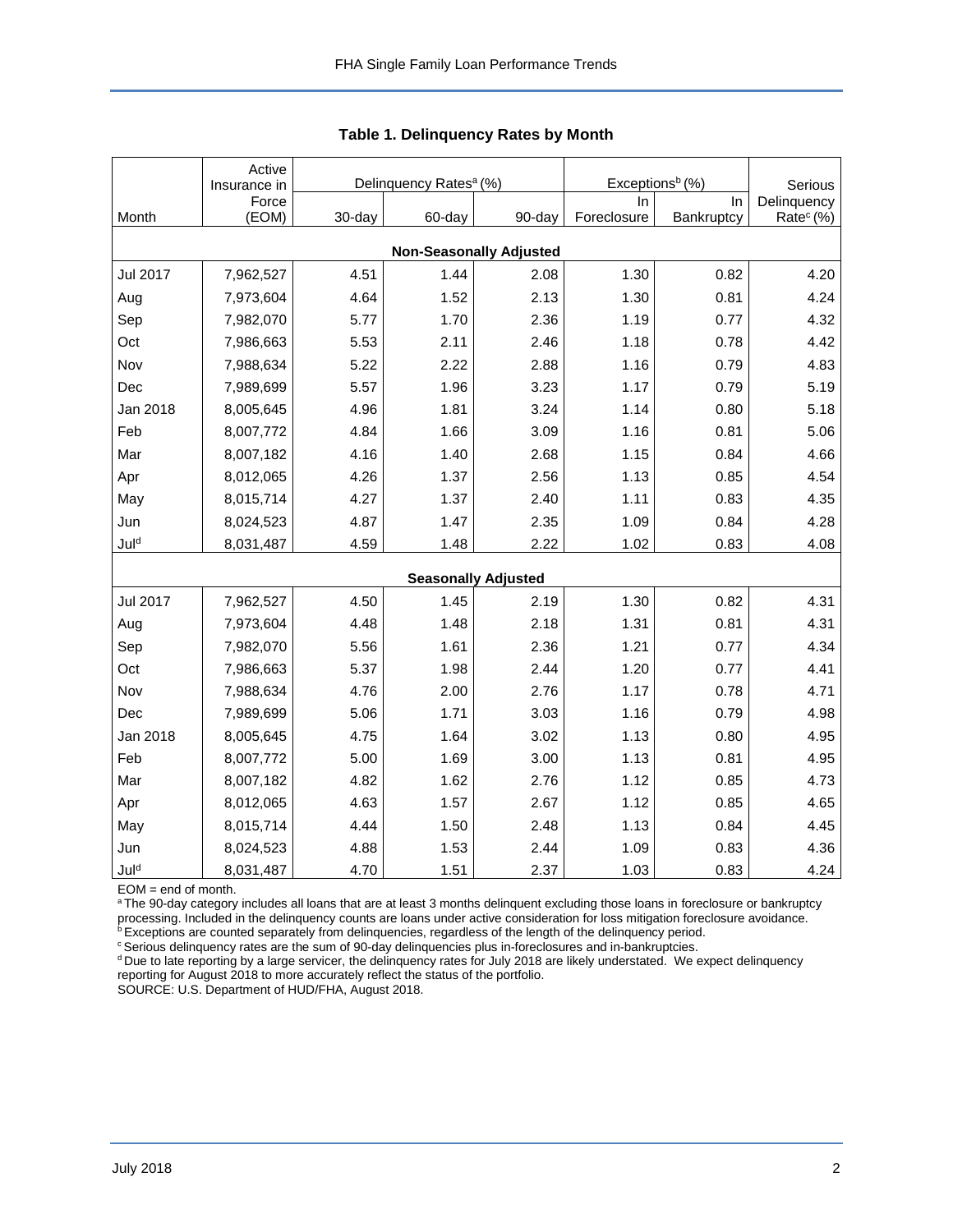<span id="page-3-0"></span>

|                    |               | Share by Reason for Delinquency (%) |            |             |                                                        |                     |         |                    |  |  |  |
|--------------------|---------------|-------------------------------------|------------|-------------|--------------------------------------------------------|---------------------|---------|--------------------|--|--|--|
| <b>Fiscal Year</b> | New 90+ Day   | Reduction                           |            | Excessive   | Death or<br>Illness of<br>Principal<br><b>Borrower</b> | Marital             | No      |                    |  |  |  |
| and Quarter        | Delinquencies | of Income                           | Unemployed | Obligations | or Family                                              | <b>Difficulties</b> | Contact | Other <sup>a</sup> |  |  |  |
| 2011 Q4            | 133,826       | 37.31                               | 10.22      | 17.50       | 10.94                                                  | 4.76                | 9.40    | 9.88               |  |  |  |
| 2012 Q1            | 158,091       | 36.54                               | 9.45       | 19.14       | 11.09                                                  | 4.50                | 9.27    | 10.00              |  |  |  |
| 2012 Q2            | 114,762       | 37.13                               | 9.99       | 17.61       | 11.35                                                  | 4.75                | 8.58    | 10.59              |  |  |  |
| 2012 Q3            | 101,467       | 36.78                               | 9.70       | 17.55       | 11.68                                                  | 4.98                | 8.38    | 10.93              |  |  |  |
| 2012 Q4            | 125,200       | 36.78                               | 9.50       | 18.05       | 11.85                                                  | 4.65                | 8.16    | 11.01              |  |  |  |
| 2013 Q1            | 124,359       | 36.21                               | 8.98       | 18.44       | 12.00                                                  | 4.65                | 8.21    | 11.50              |  |  |  |
| 2013 Q2            | 104,165       | 35.81                               | 8.80       | 18.00       | 12.23                                                  | 4.52                | 8.21    | 12.43              |  |  |  |
| 2013 Q3            | 86,810        | 35.94                               | 8.27       | 18.09       | 12.35                                                  | 4.59                | 8.50    | 12.26              |  |  |  |
| 2013 Q4            | 105,090       | 36.32                               | 8.29       | 19.06       | 12.38                                                  | 4.58                | 8.75    | 10.63              |  |  |  |
| 2014 Q1            | 112,099       | 35.31                               | 7.93       | 20.45       | 12.16                                                  | 4.46                | 9.21    | 10.48              |  |  |  |
| 2014 Q2            | 93,183        | 34.74                               | 8.03       | 19.65       | 11.78                                                  | 4.31                | 10.70   | 10.78              |  |  |  |
| 2014 Q3            | 80,881        | 33.28                               | 7.89       | 19.89       | 12.28                                                  | 4.35                | 11.30   | 11.01              |  |  |  |
| 2014 Q4            | 101,850       | 32.49                               | 7.52       | 20.92       | 12.61                                                  | 4.42                | 11.41   | 10.63              |  |  |  |
| 2015 Q1            | 106,665       | 31.75                               | 6.98       | 21.95       | 12.71                                                  | 4.23                | 11.65   | 10.73              |  |  |  |
| 2015 Q2            | 82,866        | 32.21                               | 7.13       | 21.60       | 12.56                                                  | 4.18                | 11.45   | 10.86              |  |  |  |
| 2015 Q3            | 71,869        | 30.84                               | 6.65       | 21.35       | 12.67                                                  | 4.24                | 13.08   | 11.16              |  |  |  |
| 2015 Q4            | 88,263        | 30.59                               | 6.62       | 22.16       | 12.74                                                  | 4.00                | 12.13   | 11.76              |  |  |  |
| 2016 Q1            | 92,607        | 30.69                               | 6.46       | 22.58       | 12.97                                                  | 4.05                | 11.25   | 12.00              |  |  |  |
| 2016 Q2            | 78,978        | 30.22                               | 6.74       | 22.81       | 12.83                                                  | 3.92                | 11.78   | 11.71              |  |  |  |
| 2016 Q3            | 66,500        | 30.87                               | 6.82       | 23.15       | 13.37                                                  | 4.16                | 10.57   | 11.05              |  |  |  |
| 2016 Q4            | 85,289        | 31.81                               | 7.13       | 23.88       | 13.12                                                  | 4.02                | 9.42    | 10.62              |  |  |  |
| 2017 Q1            | 94,958        | 31.33                               | 6.87       | 24.40       | 13.10                                                  | 3.79                | 9.06    | 11.44              |  |  |  |
| 2017 Q2            | 75,376        | 31.39                               | 7.10       | 24.28       | 13.31                                                  | 3.82                | 9.63    | 10.46              |  |  |  |
| 2017 Q3            | 65,531        | 30.33                               | 7.17       | 24.60       | 13.80                                                  | 3.91                | 9.62    | 10.56              |  |  |  |
| 2017 Q4            | 87,286        | 30.59                               | 7.37       | 24.91       | 13.05                                                  | 3.71                | 9.04    | 11.33              |  |  |  |
| 2018 Q1            | 157,585       | 22.69                               | 5.05       | 21.69       | 8.39                                                   | 2.31                | 7.55    | 32.31              |  |  |  |
| 2018 Q2            | 88,660        | 26.92                               | 7.07       | 24.15       | 11.66                                                  | 3.18                | 9.35    | 17.67              |  |  |  |
| 2018 Q3            | 64,397        | 26.56                               | 7.72       | 24.70       | 12.65                                                  | 3.43                | 11.18   | 13.77              |  |  |  |
| 2018 Q4 Julb       | 25,758        | 23.10                               | 7.11       | 23.47       | 11.55                                                  | 2.90                | 17.52   | 14.35              |  |  |  |

**Table 2. New 90+ Day Delinquencies by Reason for Delinquency**

a Includes abandonment of property, distant employment transfer, neighborhood problems, property problems, inability to sell or rent property, military service, business failure, casualty loss, energy-environment cost, servicing problems, payment adjustment, payment dispute, and transfer of ownership pending fraud and incarceration.

**b** Due to late reporting by a large servicer, the delinquency rates for July 2018 are likely understated. We expect delinquency reporting for August 2018 to more accurately reflect the status of the portfolio.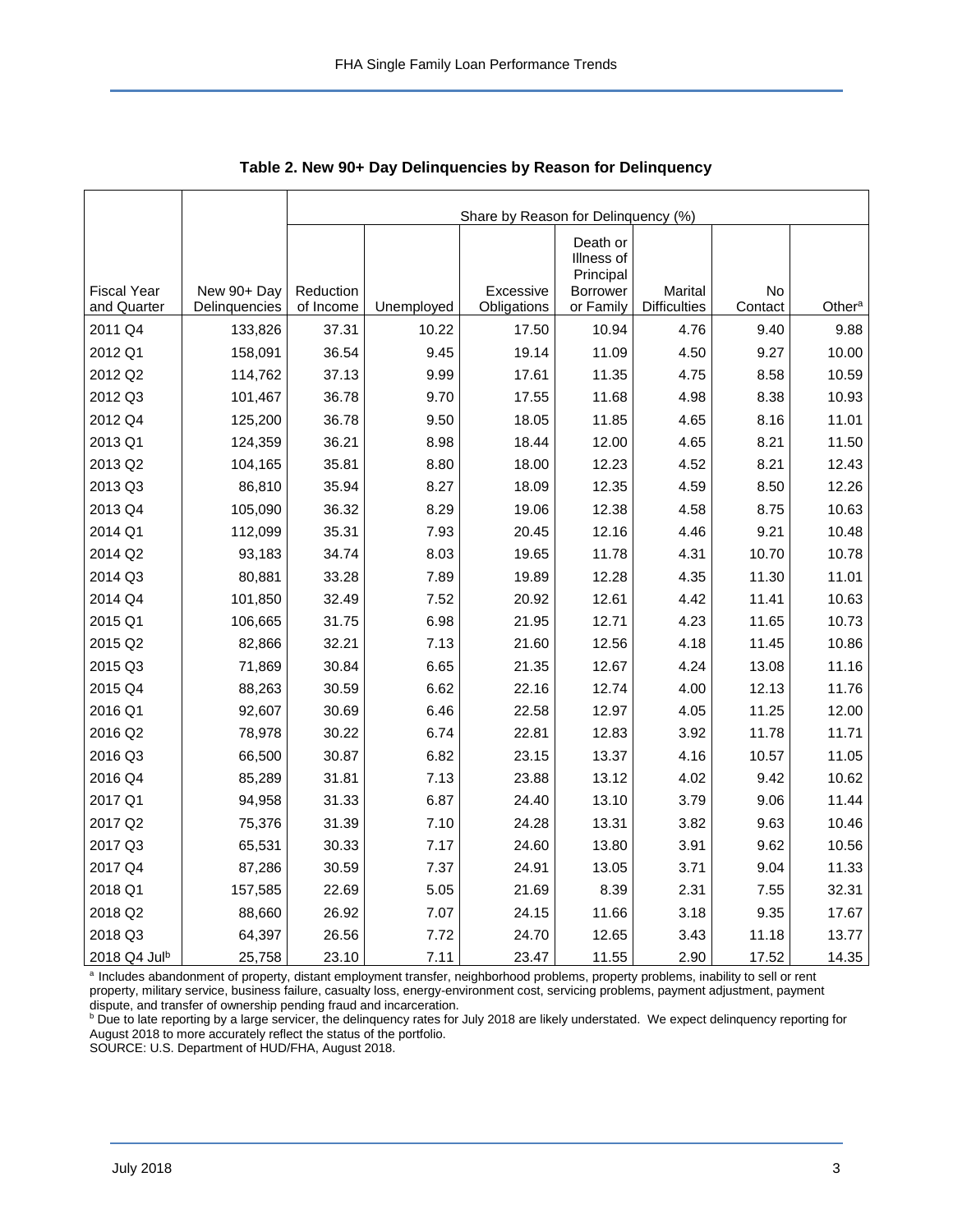<span id="page-4-0"></span>

|                           |                                   | Rates of Active Loan Counts (%) |              |              |              |                   |                  |                                  |  |  |
|---------------------------|-----------------------------------|---------------------------------|--------------|--------------|--------------|-------------------|------------------|----------------------------------|--|--|
|                           |                                   |                                 |              |              |              |                   |                  | Serious                          |  |  |
|                           | <b>IIF</b><br>Shares <sup>a</sup> | All Past<br>Due <sup>b</sup>    | 30-Day       | 60-Day       | 90+ Day      | In<br>Foreclosure | In<br>Bankruptcy | Delinquency<br>Rate <sup>c</sup> |  |  |
| <b>Loan Purpose</b>       |                                   |                                 |              |              |              |                   |                  |                                  |  |  |
| All Active Loans          | 8,031,487                         | 10.15                           | 4.59         | 1.48         | 2.22         | 1.02              | 0.83             | 4.08                             |  |  |
| Purchase                  | 68.33                             | 11.00                           | 5.01         | 1.66         | 2.46         | 1.01              | 0.86             | 4.33                             |  |  |
| Refinance                 | 31.67                             | 8.30                            | 3.69         | 1.09         | 1.71         | 1.05              | 0.77             | 3.52                             |  |  |
| Refinance                 |                                   |                                 |              |              |              |                   |                  |                                  |  |  |
| Refinance Loans           | 2,543,307                         | 8.30                            | 3.69         | 1.09         | 1.71         | 1.05              | 0.77             | 3.52                             |  |  |
| Conventional              | 34.72                             | 9.45                            | 4.05         | 1.22         | 1.95         | 1.36              | 0.88             | 4.19                             |  |  |
| No Cash Out               | 21.37                             | 9.38                            | 4.02         | 1.21         | 1.92         | 1.33              | 0.90             | 4.15                             |  |  |
| Cash Out                  | 13.35                             | 9.58                            | 4.09         | 1.23         | 2.01         | 1.40              | 0.85             | 4.26                             |  |  |
| <b>FHA</b>                | 12.10                             | 6.42                            | 3.09         | 0.84         | 1.31         | 0.61              | 0.57             | 2.49                             |  |  |
| No Cash Out               | 6.42                              | 6.59                            | 3.10         | 0.86         | 1.31         | 0.67              | 0.64             | 2.62                             |  |  |
| Cash Out                  | 5.68                              | 6.22                            | 3.07         | 0.81         | 1.30         | 0.55              | 0.49             | 2.34                             |  |  |
| Streamline                | 53.19                             | 7.98                            | 3.60         | 1.06         | 1.64         | 0.94              | 0.74             | 3.32                             |  |  |
| Credit Score Ranged       |                                   |                                 |              |              |              |                   |                  |                                  |  |  |
| Loans with Credit Scores  | 6,237,310                         | 9.89                            | 4.51         | 1.44         | 2.19         | 0.96              | 0.78             | 3.93                             |  |  |
| < 500                     | 0.11                              | 34.52                           | 11.40        | 4.75         | 8.81         | 5.17              | 4.38             | 18.36                            |  |  |
| 500-579                   | 1.96                              | 28.75                           | 11.13        | 4.12         | 6.65         | 3.70              | 3.15             | 13.50                            |  |  |
| 580-619                   | 7.39                              | 20.31                           | 8.81         | 3.07         | 4.57         | 2.12              | 1.73             | 8.43                             |  |  |
| 620-659                   | 30.61                             | 14.39                           | 6.65         | 2.16         | 3.20         | 1.24              | 1.14             | 5.58                             |  |  |
| 660-719                   | 39.55                             | 7.05                            | 3.35         | 0.99         | 1.53         | 0.67              | 0.51             | 2.71                             |  |  |
| 720-850                   | 20.38                             | 2.89                            | 1.32         | 0.38         | 0.62         | 0.38              | 0.19             | 1.19                             |  |  |
| <b>Fiscal Year Cohort</b> |                                   |                                 |              |              |              |                   |                  |                                  |  |  |
| <b>All Cohorts</b>        | 8,031,487                         | 10.15                           | 4.59         | 1.48         | 2.22         | 1.02              | 0.83             | 4.08                             |  |  |
| pre-2004                  | 7.25                              | 15.66                           | 6.89         | 2.48         | 3.35         | 1.60              | 1.33             | 6.28                             |  |  |
| 2004                      | 1.92                              | 16.48                           | 7.24         | 2.56         | 3.40         | 1.80              | 1.48             | 6.69                             |  |  |
| 2005<br>2006              | 1.40                              | 18.28                           | 7.70         | 2.85         | 3.85<br>4.59 | 2.12<br>3.04      | 1.75<br>2.07     | 7.73<br>9.71                     |  |  |
| 2007                      | 1.10<br>1.04                      | 21.16<br>25.04                  | 8.31<br>9.31 | 3.15<br>3.40 | 5.72         | 3.93              | 2.68             | 12.33                            |  |  |
|                           | 2.47                              |                                 | 9.23         |              | 5.69         |                   |                  |                                  |  |  |
| 2008<br>2009              | 5.38                              | 24.76<br>16.51                  | 6.71         | 3.28<br>2.22 | 3.47         | 4.01<br>2.48      | 2.55<br>1.63     | 12.25<br>7.59                    |  |  |
| 2010                      | 6.91                              | 11.96                           | 5.14         | 1.65         | 2.50         | 1.52              | 1.15             | 5.17                             |  |  |
| 2011                      | 5.57                              | 9.92                            | 4.35         | 1.39         | 2.11         | 1.11              | 0.97             | 4.19                             |  |  |
| 2012                      | 6.84                              | 8.67                            | 3.84         | 1.25         | 1.87         | 0.85              | 0.85             | 3.57                             |  |  |
| 2013                      | 9.52                              | 7.36                            | 3.33         | 1.04         | 1.58         | 0.70              | 0.72             | 3.00                             |  |  |
| 2014                      | 4.65                              | 12.00                           | 5.29         | 1.68         | 2.73         | 1.17              | 1.13             | 5.03                             |  |  |
| 2015                      | 8.78                              | 9.97                            | 4.53         | 1.46         | 2.39         | 0.81              | 0.78             | 3.98                             |  |  |
| 2016                      | 12.55                             | 8.58                            | 4.14         | 1.27         | 2.08         | 0.59              | 0.50             | 3.17                             |  |  |
| 2017                      | 14.22                             | 6.89                            | 3.66         | 1.09         | 1.62         | 0.30              | 0.22             | 2.14                             |  |  |
| 2018                      | 10.40                             | 2.73                            | 2.00         | 0.42         | 0.26         | 0.03              | 0.02             | 0.31                             |  |  |

**Table 3. Delinquency Rates by Loan and Property Characteristics<sup>e</sup>**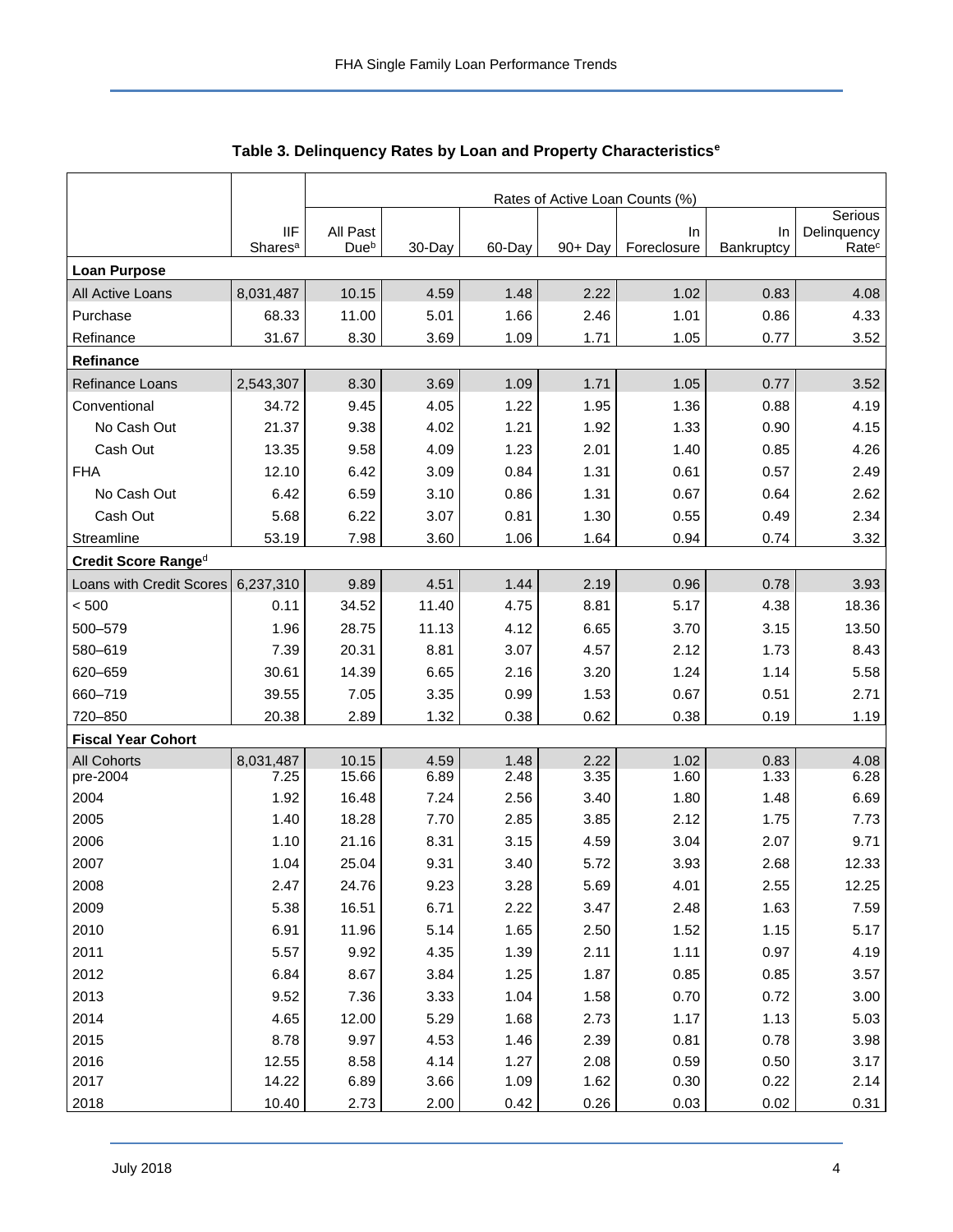|                                           |                     | Rates of Active Loan Counts (%) |        |           |            |             |            |                   |  |  |  |
|-------------------------------------------|---------------------|---------------------------------|--------|-----------|------------|-------------|------------|-------------------|--|--|--|
|                                           |                     |                                 |        |           |            |             |            | Serious           |  |  |  |
|                                           | <b>IIF</b>          | All Past                        |        |           |            | In          | In         | Delinquency       |  |  |  |
|                                           | Shares <sup>a</sup> | Due <sup>b</sup>                | 30-Day | $60$ -Day | $90 + Day$ | Foreclosure | Bankruptcy | Rate <sup>c</sup> |  |  |  |
| Loan Amount at Origination (\$ thousands) |                     |                                 |        |           |            |             |            |                   |  |  |  |
| All Loan Amounts                          | 8,031,487           | 10.15                           | 4.59   | 1.48      | 2.22       | 1.02        | 0.83       | 4.08              |  |  |  |
| < 50                                      | 2.95                | 12.28                           | 5.58   | 1.84      | 2.26       | 1.68        | 0.91       | 4.85              |  |  |  |
| $50 - 99$                                 | 22.51               | 11.75                           | 5.32   | 1.76      | 2.36       | 1.30        | 1.00       | 4.67              |  |  |  |
| 100-149                                   | 27.70               | 10.65                           | 4.83   | 1.56      | 2.30       | 1.00        | 0.96       | 4.27              |  |  |  |
| 150-199                                   | 20.08               | 9.57                            | 4.38   | 1.39      | 2.16       | 0.86        | 0.77       | 3.80              |  |  |  |
| 200-249                                   | 11.95               | 8.70                            | 3.96   | 1.22      | 2.07       | 0.81        | 0.63       | 3.51              |  |  |  |
| 250-399                                   | 12.26               | 8.55                            | 3.78   | 1.20      | 2.13       | 0.89        | 0.55       | 3.57              |  |  |  |
| 400-499                                   | 1.56                | 7.47                            | 3.25   | 1.02      | 1.81       | 0.93        | 0.46       | 3.20              |  |  |  |
| > 499                                     | 0.99                | 6.58                            | 2.71   | 0.85      | 1.66       | 1.00        | 0.37       | 3.03              |  |  |  |
| <b>Property Type</b>                      |                     |                                 |        |           |            |             |            |                   |  |  |  |
| <b>All Property Types</b>                 | 8,031,487           | 10.15                           | 4.59   | 1.48      | 2.22       | 1.02        | 0.83       | 4.08              |  |  |  |
| Detached                                  | 86.54               | 10.17                           | 4.66   | 1.50      | 2.22       | 0.96        | 0.84       | 4.02              |  |  |  |
| Manufactured Housing                      | 3.21                | 12.11                           | 5.22   | 1.67      | 2.32       | 1.84        | 1.07       | 5.22              |  |  |  |
| 2-4 Units                                 | 2.08                | 9.31                            | 3.45   | 1.13      | 2.10       | 2.05        | 0.58       | 4.73              |  |  |  |
| Condo                                     | 3.17                | 7.60                            | 3.03   | 0.99      | 1.92       | 1.05        | 0.60       | 3.58              |  |  |  |
| Townhouse                                 | 5.00                | 10.45                           | 4.52   | 1.52      | 2.45       | 1.21        | 0.75       | 4.41              |  |  |  |
| <b>Purchase Loan Type</b>                 |                     |                                 |        |           |            |             |            |                   |  |  |  |
| All Purchase Loans                        | 5,487,656           | 11.00                           | 5.01   | 1.66      | 2.46       | 1.01        | 0.86       | 4.33              |  |  |  |
| Repeat                                    | 17.77               | 8.80                            | 4.15   | 1.26      | 1.88       | 0.82        | 0.69       | 3.39              |  |  |  |
| First-time                                | 82.23               | 11.48                           | 5.20   | 1.74      | 2.59       | 1.06        | 0.89       | 4.54              |  |  |  |
| Down Payment Assistance (DPA) Type        |                     |                                 |        |           |            |             |            |                   |  |  |  |
| All Sources of Funds                      | 8,031,487           | 10.15                           | 4.59   | 1.48      | 2.22       | 1.02        | 0.83       | 4.08              |  |  |  |
| Government                                | 6.65                | 12.10                           | 5.36   | 1.85      | 2.85       | 0.99        | 1.05       | 4.89              |  |  |  |
| Relative                                  | 15.76               | 12.42                           | 5.81   | 1.92      | 2.78       | 1.05        | 0.85       | 4.69              |  |  |  |
| Other                                     | 2.17                | 18.18                           | 7.63   | 2.78      | 3.95       | 1.86        | 1.96       | 7.76              |  |  |  |
| Seller Funded                             | 0.62                | 28.84                           | 10.54  | 3.96      | 6.83       | 3.96        | 3.54       | 14.33             |  |  |  |
| No DPA                                    | 74.79               | 9.11                            | 4.13   | 1.29      | 1.96       | 0.97        | 0.75       | 3.68              |  |  |  |

**Table 3. Delinquency Rates by Loan and Property Characteristics<sup>e</sup>**

 $IIF =$  insurance in force.

a For each subpanel, the loan shares sum to 100%. However, in some of the subpanels, the total loans in the analysis do not sum to 100% of IIF. For example, the IIF shares for refinance loans sum to 100% of refinance loans. Streamline refinance loans are not included in the Credit Score Range analysis; the IIF shares in that panel, add to 100% of fully-underwritten loans.

**bIncludes all loans 30 or more days past due, including those in bankruptcy or foreclosure.** 

<sup>c</sup> Includes all loans 90 days past due plus all in-bankruptcy and in-foreclosure cases.

d Credit score reporting began in May 2004 but was not mandatory until July 2008. Streamline refinance loans do not require credit score reporting.

<sup>e</sup> Due to late reporting by a large servicer, the delinquency rates for July 2018 are likely understated. We expect delinquency reporting for August 2018 to more accurately reflect the status of the portfolio.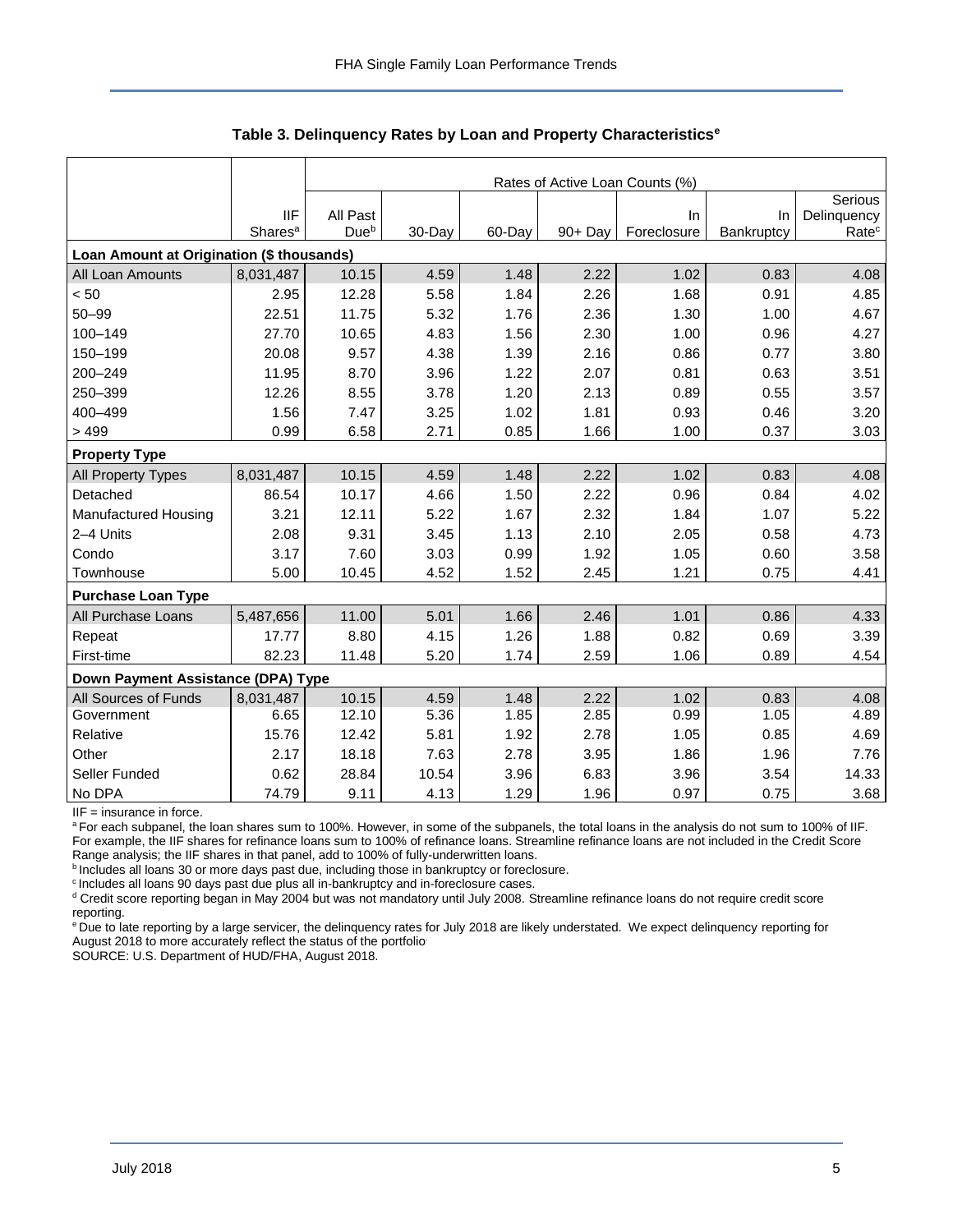<span id="page-6-0"></span>

|                                                         | 2018    |         |                |         |         |                               | 2017    |         |         |         |         |         |         |
|---------------------------------------------------------|---------|---------|----------------|---------|---------|-------------------------------|---------|---------|---------|---------|---------|---------|---------|
| <b>Disposition Month</b>                                | Jun     | May     | Apr            | Mar     | Feb     | Jan                           | Dec     | Nov     | Oct     | Sep     | Aug     | Jul     | Jun     |
| Loss Components as Percentage of Defaulted Loan Balance |         |         |                |         |         |                               |         |         |         |         |         |         |         |
| Claim Expenses <sup>a</sup>                             | 18.74   | 17.90   | 18.60          | 19.29   | 19.01   | 19.69                         | 19.35   | 19.73   | 19.33   | 19.01   | 20.32   | 19.21   | 19.56   |
| Holding Costs <sup>b</sup>                              | 4.53    | 4.85    | 4.86           | 4.77    | 4.44    | 4.69                          | 4.85    | 4.85    | 4.83    | 4.95    | 5.04    | 4.70    | 4.73    |
| Loss on Collateral <sup>c</sup>                         | 26.91   | 26.21   | 27.50          | 28.05   | 29.47   | 29.38                         | 28.78   | 28.34   | 29.95   | 28.49   | 29.79   | 28.82   | 28.91   |
| Sales Expense                                           | 4.60    | 4.50    | 4.51           | 4.55    | 4.58    | 4.33                          | 4.36    | 4.42    | 4.32    | 4.43    | 4.45    | 4.62    | 4.47    |
| Program Discounts <sup>d</sup>                          | 0.29    | 0.13    | 0.14           | 0.23    | 0.30    | 0.26                          | 0.17    | 0.38    | 0.04    | 0.08    | 0.12    | 0.40    | 0.22    |
| Net Loss Rate <sup>e</sup>                              | 48.05   | 47.16   | 50.25          | 52.67   | 54.79   | 55.75                         | 54.82   | 55.20   | 57.11   | 56.55   | 59.78   | 57.47   | 57.76   |
|                                                         |         |         |                |         |         | Average Amount (\$)           |         |         |         |         |         |         |         |
| <b>Average Dollar Loss</b>                              | 56,969  | 57,348  | 60,430         | 62,405  | 64,973  | 65,234                        | 64,795  | 65,089  | 69,700  | 68,019  | 71,921  | 69,439  | 69,746  |
| Average Unpaid Balance                                  | 118,567 | 121,598 | 120,265        | 118,488 | 118,577 | 117,016                       | 118,196 | 117,907 | 122,042 | 120,292 | 120,313 | 120,827 | 120,758 |
|                                                         |         |         |                |         |         | <b>Occurrence Count</b>       |         |         |         |         |         |         |         |
| <b>Number of Dispositions</b>                           | 1,589   | 2,180   | 2,167          | 2,446   | 2,367   | 2,285                         | 2,406   | 2,220   | 2,360   | 2,452   | 2,871   | 2,627   | 3,360   |
| <b>Number of Discounts</b>                              | 9       | 6       | $\overline{7}$ | 12      | 16      | 7                             | 10      | 5       | 3       | 6       | 11      | 15      | 21      |
| <b>Stage</b>                                            |         |         |                |         |         | <b>Average Time in Months</b> |         |         |         |         |         |         |         |
| Delinquencyf                                            | 12.1    | 12.0    | 11.3           | 12.2    | 12.5    | 12.3                          | 12.1    | 12.6    | 12.4    | 13.3    | 13.1    | 12.9    | 13.2    |
| Foreclosure <sup>g</sup>                                | 12.9    | 13.3    | 13.4           | 13.7    | 13.1    | 13.1                          | 13.0    | 12.9    | 13.3    | 13.0    | 14.6    | 13.8    | 13.9    |
| Deed Transfer <sup>h</sup>                              | 13.5    | 13.3    | 13.5           | 14.3    | 13.3    | 13.2                          | 13.1    | 13.5    | 13.8    | 13.0    | 12.9    | 12.3    | 12.3    |
| <b>REO</b>                                              | 4.1     | 4.1     | 4.2            | 4.3     | 4.3     | 4.3                           | 4.3     | 4.6     | 4.7     | 4.6     | 4.7     | 4.6     | 4.6     |
| <b>All Stages</b>                                       | 42.6    | 42.5    | 42.3           | 44.4    | 43.2    | 42.9                          | 42.6    | 43.7    | 44.1    | 43.9    | 45.3    | 43.5    | 44.0    |

**Table 4. REO Components of Loss by Property Disposition Month**

<sup>a</sup> Includes interest on principal.

**b** Management, maintenance, repairs, administration, and security, net of rent and other income.

<sup>c</sup> Value when foreclosed (UPB) minus value received in REO; does not include Streamline refinances.

 $d$  Rate over all dispositions; effect is greater in the cases where a discount actually is given.

<sup>e</sup> Profit (loss) divided by Unpaid Principal Balance (UPB). The listed cost categories are not exhaustive, and they will not sum to the loss rate.

<sup>f</sup> First missed payment to date foreclosure initiated.

<sup>g</sup> Initiation of foreclosure proceedings to auction date.

h Auction date to HUD acquisition date.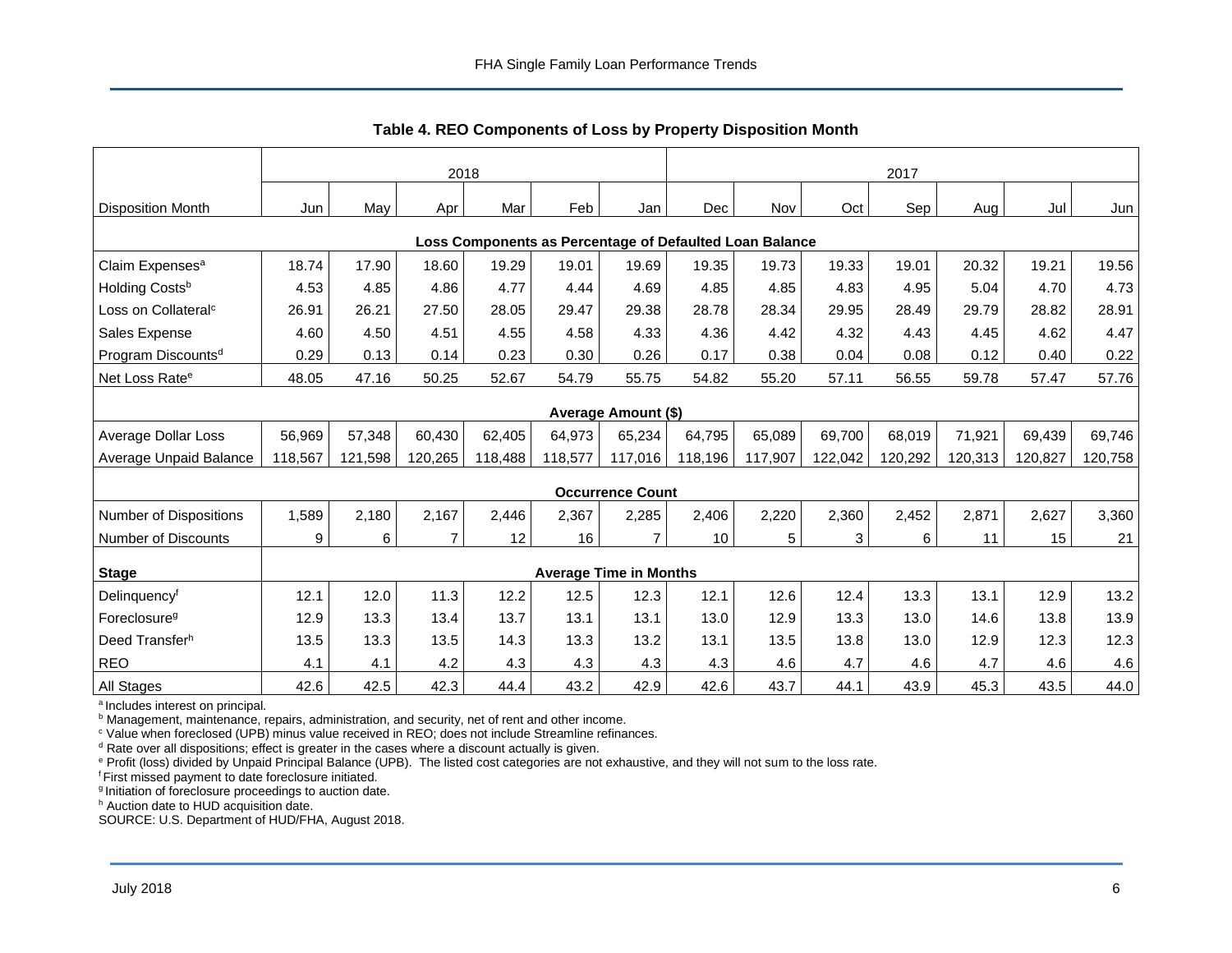**Figure 1. Serious Delinquency Rate by Fiscal Year**

<span id="page-7-0"></span>

NOTE: The FY 2009 cohort is separated into two parts, representing loan originations from October through March in 2009-1 and loan originations from April through September in 2009-2. The last six months of the origination period have been removed to ensure seasoning of loans. SOURCE: U.S. Department of HUD/FHA, August 2018.